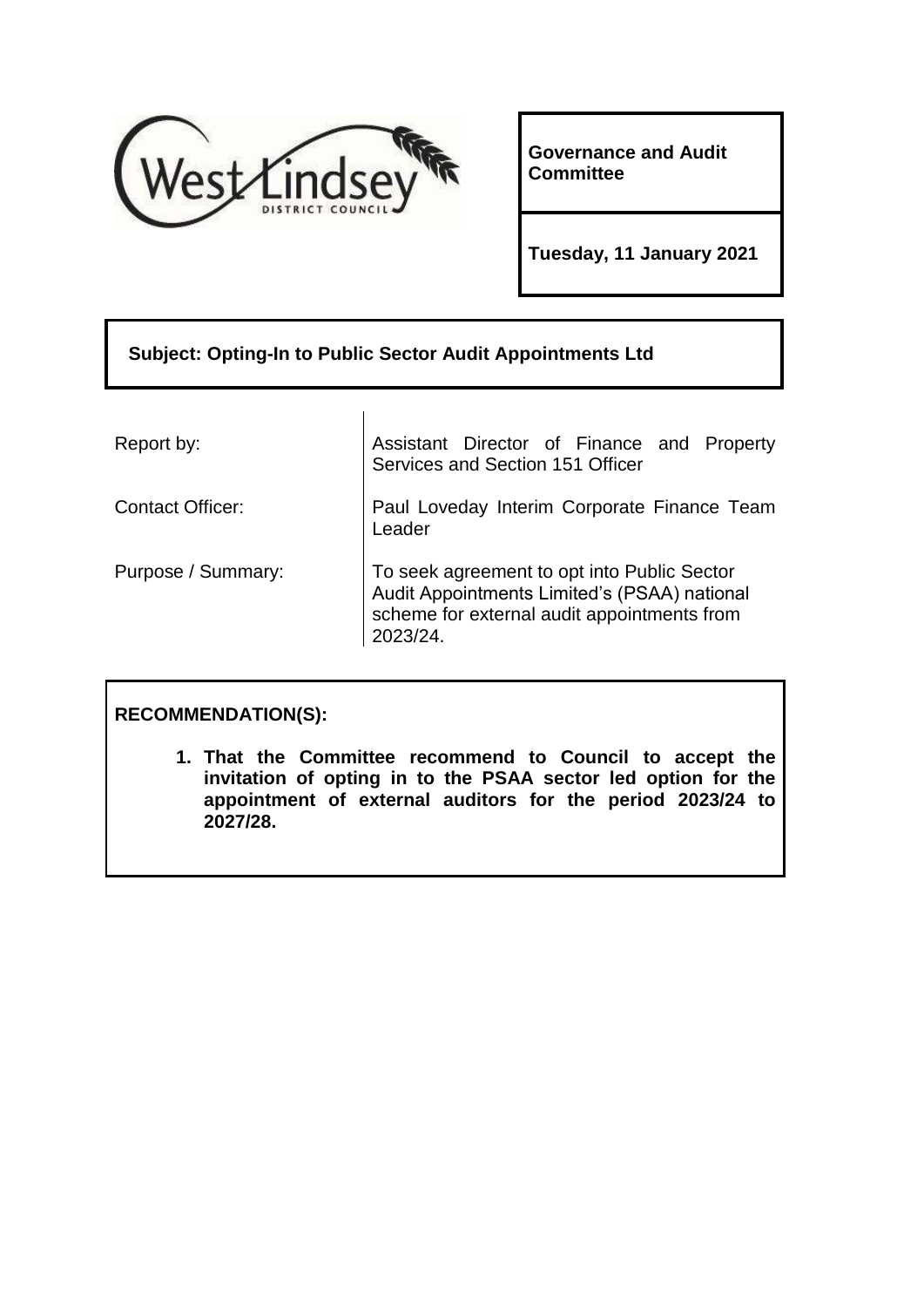#### **IMPLICATIONS**

**Legal:** Under The Local Audit and Accountability Act 2014 and the Local Audit (Appointing Person) Regulations 2015, the Secretary of State has specified PSAA as an appointing person for principal local government and police bodies for audits.

#### **Financial :** FIN/152/22

There are no direct financial implications arising from this report. However, opting in to the process is considered the most cost effective way of procuring experienced External Auditors

However upon the commencement of the current External Audit contract, procured by the PSAA, there was a saving of £10k (23%) on the £43k per annum National Audit Office (District Auditors) costs.

Costs over the past few years have increased in recognition of the additional requirements of Audit Regulations and other assurance requirements since that time taking the 2020/21 fee to £46k.

**Staffing :** None from this report

**Equality and Diversity including Human Rights :**

None from this report

**Data Protection Implications :** None from this report

**Climate Related Risks and Opportunities:** None from this report

**Section 17 Crime and Disorder Considerations:** None from this report

**Health Implications:** None from this report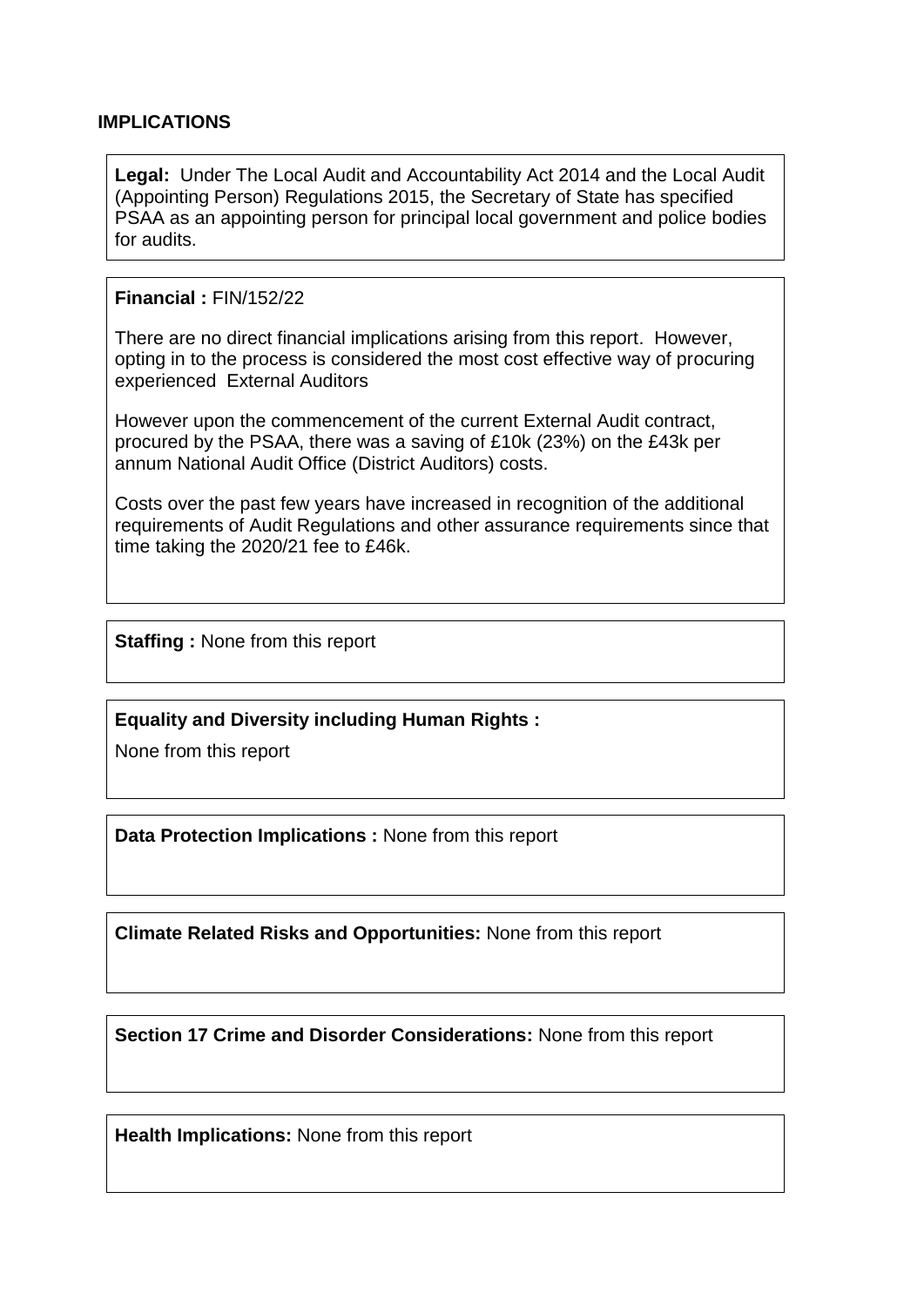**Title and Location of any Background Papers used in the preparation of this report :**

Invitation to opt into the national scheme for auditor appointments from April 2023 from PSAA.

All papers are located in the Financial Services section, Guildhall

## **Risk Assessment :**

Quality of the External Audit is deminished – Mitigation: opt into the PSAA procurement where experienced Local Authority auditors are likely to bid.

# **Call in and Urgency:**

## **Is the decision one which Rule 14.7 of the Scrutiny Procedure Rules apply?**

| i.e. is the report exempt from being called in due to<br>urgency (in consultation with C&I chairman) | Yes | No |  |
|------------------------------------------------------------------------------------------------------|-----|----|--|
| <b>Key Decision:</b>                                                                                 |     |    |  |
| A matter which affects two or more wards, or has<br>significant financial implications               | Yes | No |  |

# **1. Executive Summary**

- 1.1 Arrangements with the current external auditors (Mazars) will expire following the conclusion of the audit of the 2022/23 statement of accounts.
- 1.2 The current contract which ran for the audit years 2018/19 to 2022/23 was arranged by Public Sector Audit Appointments (PSAA).
- 1.3 The PSAA is a company incorporate by the Local Government Association and appointed by the Secretary of State for Housing Communities and Local Government in July 2016 to be the appointing person for principal local government and police bodies audits from 2018/19 under the provision of the Local Audit and Accountability Act 2014 and the Local Audit (Appointing Persons) Regulations 2015.
- 1.4 The Council has now received an invitation from PSAA for the Council to opt-in to the procurement of external auditors for the financial years 2023/24 to 2027/28 officers.
- 1.5 In order for the opt-in to occur, a decision of Council is required by the and by the deadline of 12<sup>th</sup> March 2022.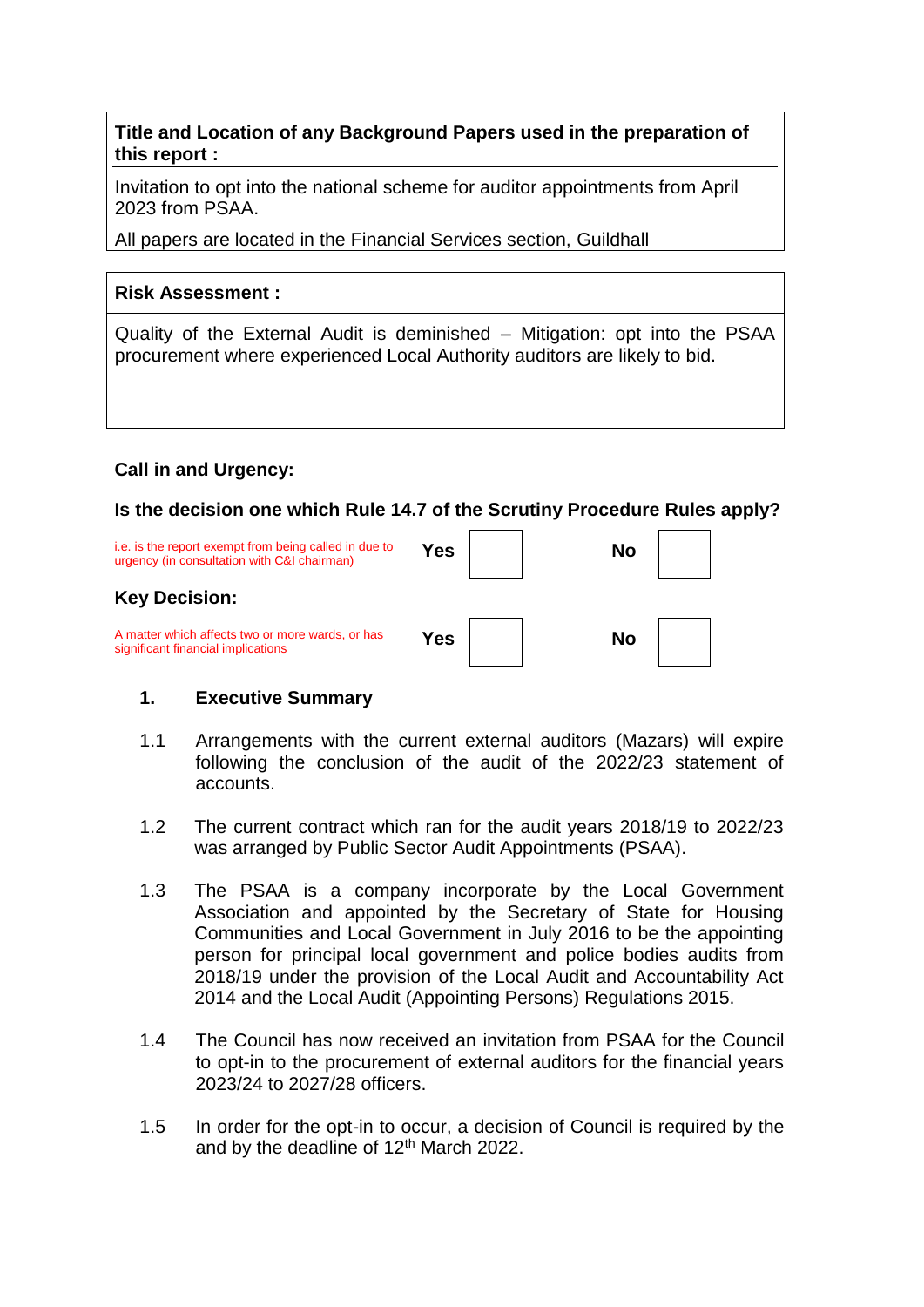# **2 Background**

- 2.1 PSAA are a private company set up by the Local Government Association, following the abolition of the Audit Commission. The PSAA's role is to
	- Appoint auditors
	- Set fees

.

- Monitor compliance and quality issues
- 2.2 If the Council were not to opt-in to this scheme the alternative would be to seek a joint procurement with willing neighbouring authorities, or seek to procure independently, inevitably this would require resources;
	- to creating a specification
	- to initiating and administering a tender process
	- to set a fee structure for the audits
	- to ensure ongoing monitoring and management of audit organisations

In addition to the above tasks it would be necessary to engage consultants that had knowledge of the local authority audit market.

- 2.3 The main advantage of opting in are:
	- Transparent and independent auditor appointment via a third party;
	- The best opportunity to secure the appointment of a qualified registered auditor;
	- The appointment, if possible, of the same auditors to bodies involved in significant collaboration/joint working initiatives, if the Council believes that it will enhance efficiency;
	- On-going management of any independence issues which may arise;
	- Access to specialist PSAA team with significant experience of working within the context of the relevant regulations to appoint auditors, managing contracts with audit firms, and setting and determining audit fees;
	- Collective efficiency savings for the sector through undertaking one major procurement as opposed to a multiplicity of smaller procurements:
	- Concerted efforts to work with other stakeholders to develop a more sustainable local audit market.

# **3. Current External Audit Contract and Performance**

Since 2018/19 there have been significant delays in the completion of audits. (only 9% of 2020/21 Audits were signed off by the 30<sup>th</sup> September), contributed to concerns by the Ministry of Housing, Communities and Local Government around the effectiveness of the local audit regime. An independent review has been undertaken, by Sir Tony Redmond, into the arrangements in place to support the transparency and quality of local authority financial reporting and external audit in England. The Government has recently announced measures to improve local audit delays.